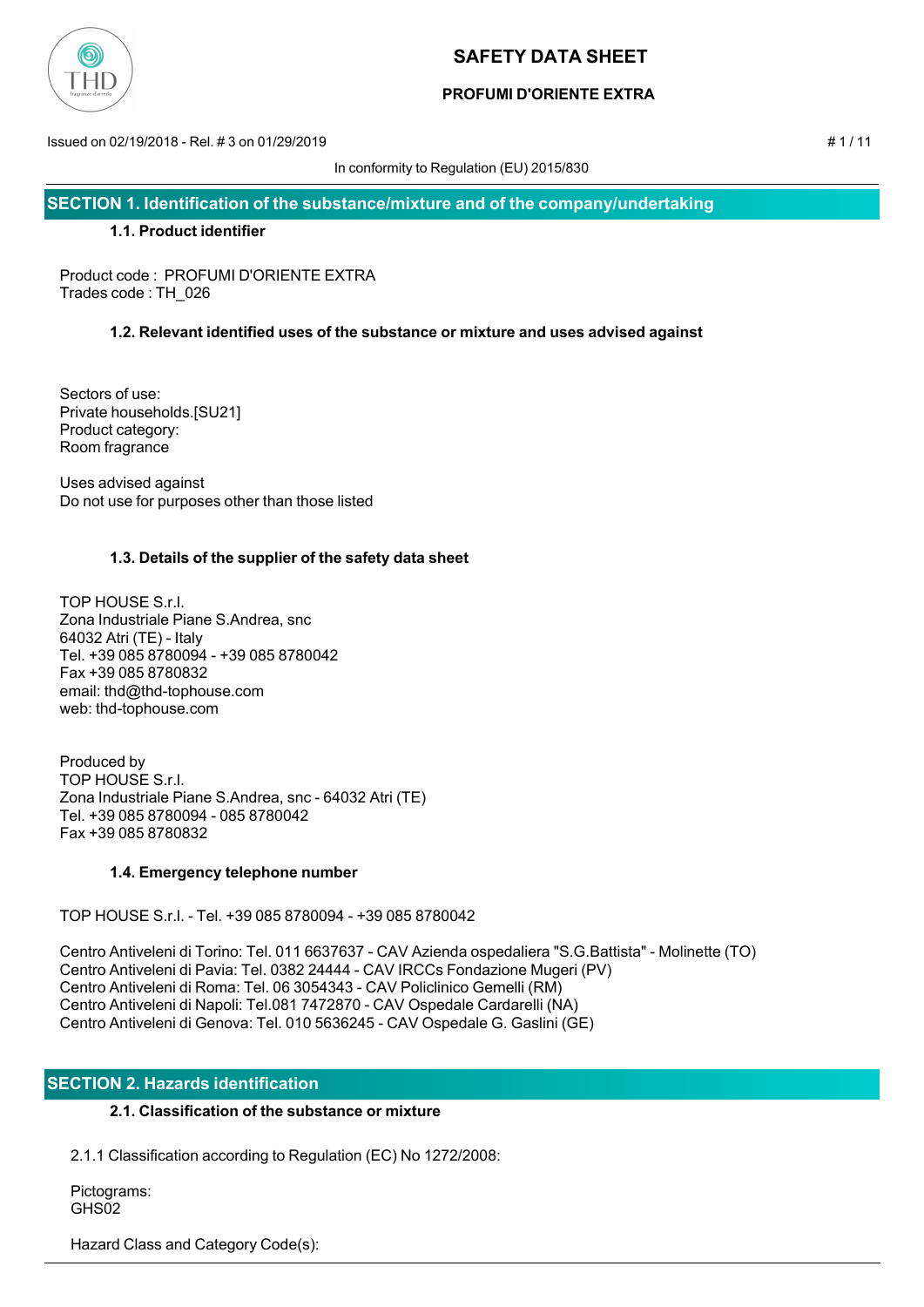

## **PROFUMI D'ORIENTE EXTRA**

Issued on 02/19/2018 - Rel. # 3 on 01/29/2019 # 2 / 11

In conformity to Regulation (EU) 2015/830

Flam. Liq. 2, Aquatic Chronic 3

Hazard statement Code(s):

H225 - Highly flammable liquid and vapour.

H412 - Harmful to aquatic life with long lasting effects.

 The product easy inflames if subordinate to an ignition source. The product is dangerous to the environment as it is harmful to aquatic life with long lasting effects

## **2.2. Label elements**

Labelling according to Regulation (EC) No 1272/2008:

Pictogram, Signal Word Code(s): GHS02 - Danger

Hazard statement Code(s):

H225 - Highly flammable liquid and vapour.

H412 - Harmful to aquatic life with long lasting effects.

Supplemental Hazard statement Code(s):

 EUH208 - Contains 2-acetoxy-2,3,8,8-tetramethyloctahydronaphthal ene, Eugenol, 1-(1,2,3,4,5,6,7,8a -Ottaidro-2,3,8,8-tetrametil-2-naftil)etan-1-one, MMDHCA, etile metilefeniglicidate, 10-Undecenale. May produce an allergic reaction.

Precautionary statements:

General

P101 - If medical advice is needed, have product container or label at hand.

P102 - Keep out of reach of children.

Prevention

P210 - Keep away from heat, hot surfaces, sparks, open flames and other ignition sources. No smoking.

P233 - Keep container tightly closed.

P273 - Avoid release to the environment.

Storage

P403+P235 - Store in a well-ventilated place. Keep cool.

Disposal

P501 - Dispose of contents/container according to local law.

Contains:

2-acetoxy-2,3,8,8-tetramethyloctahydronaphthal ene, Eugenol, 1-(1,2,3,4,5,6,7,8a

-Ottaidro-2,3,8,8-tetrametil-2-naftil)etan-1-one, MMDHCA, etile metilefeniglicidate, 10-Undecenale

# **2.3. Other hazards**

The substance / mixture NOT contains substances PBT/vPvB according to Regulation (EC) No 1907/2006, Annex XIII

No information on other hazards Packaging to be fitted with a tactile warning

# **SECTION 3. Composition/information on ingredients**

**3.1 Substances**

Irrilevant

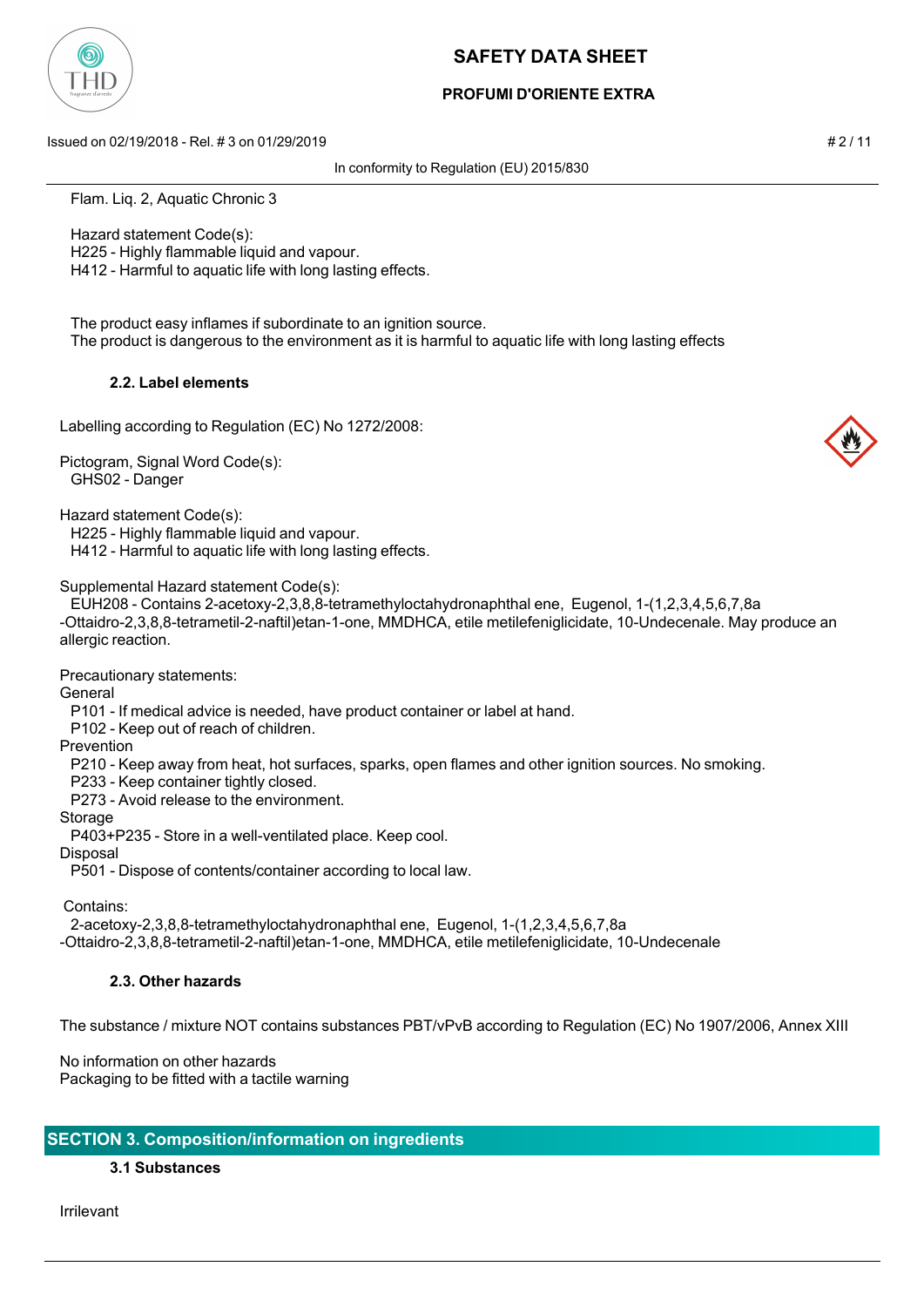

# **PROFUMI D'ORIENTE EXTRA**

Issued on 02/19/2018 - Rel. # 3 on 01/29/2019 # 3 / 11

In conformity to Regulation (EU) 2015/830

#### **3.2 Mixtures**

Refer to paragraph 16 for full text of hazard statements

| <b>Substance</b>                                                                                           | Concentration   | <b>Classification</b>                                                                            | Index        | <b>CAS</b> | <b>EINECS</b> | <b>REACh</b>                  |
|------------------------------------------------------------------------------------------------------------|-----------------|--------------------------------------------------------------------------------------------------|--------------|------------|---------------|-------------------------------|
| Dipropilene glicol metile etere<br>substance for which there are<br>Community workplace exposure<br>limits | $> 10 \le 20\%$ |                                                                                                  |              | 34590-94-8 | 252-104-2     | 01-2119450<br>011-60-00       |
| propan-2-ol                                                                                                | $> 1 \le 5\%$   | Flam. Liq. 2, H225;<br>Eye Irrit. 2, H319;<br>STOT SE 3, H336                                    | 603-117-00-0 | 67-63-0    | 200-661-7     |                               |
| Benzyl acetate                                                                                             | $> 1 \le 5\%$   | Aquatic Chronic 3,<br>H412                                                                       |              | 140-11-4   | 205-399-7     | 01-2119638<br>272-42-****     |
| Alpha isomethyl ionone                                                                                     | $> 0.1 \le 1\%$ | Aquatic Chronic 3,<br>H412                                                                       |              | 127-51-5   |               |                               |
| 2-acetoxy-2,3,8,8-tetramethylocta<br>hydronaphthal ene                                                     | $> 0.1 < 1\%$   | Skin Corr. 2, H315;<br>Skin Sens. 1B, H317;<br>Aquatic Chronic 1,<br>H410                        |              | 54464-57-2 | 259-174-3     | 01-2119489<br>989-04-****     |
| 1-(1,2,3,4,5,6,7,8a<br>-Ottaidro-2,3,8,8-tetrametil-2-naftil<br>)etan-1-one                                | $> 0.1 < 1\%$   | Skin Irrit. 2, H315;<br>Skin Sens. 1B, H317;<br>Aquatic Chronic 1,<br>H410                       |              | 68155-66-8 | 268-978-3     |                               |
| 2,6-di-tert-butyl-p-cresol                                                                                 | $> 0.1 \le 1\%$ | Aquatic Chronic 1,<br>H410                                                                       |              | 128-37-0   | 204-881-4     | 01-2119565<br>113-46          |
| p-cresolo                                                                                                  | $> 0.1 \le 1\%$ | Acute Tox. 3, H301;<br>Acute Tox. 3, H311;<br>Skin Corr. 1B, H314;<br>Aquatic Chronic 3,<br>H412 | 604-004-00-9 | 106-44-5   | 203-398-6     | 01-2119448<br>336-36-000<br>0 |
| 10-Undecenale                                                                                              | $> 0.1 < 1\%$   | Skin Sens. 1B, H317                                                                              |              | 112-45-8   | 203-973-1     |                               |
| Eugenol                                                                                                    | $> 0.1 < 1\%$   | Skin Sens. 1, H317;<br>Eye Irrit. 2, H319                                                        |              | $97-53-0$  |               |                               |
| <b>MMDHCA</b>                                                                                              | $> 0.1 < 1\%$   | Skin Sens. 1B, H317;<br>Aquatic Chronic 2,<br>H411                                               |              | 1205-17-0  | 214-881-6     |                               |
| etile metilefeniglicidate                                                                                  | $> 0.1 < 1\%$   | Skin Sens. 1B, H317;<br>Aquatic Chronic 2,<br>H411                                               |              | 77-83-8    | 201-061-8     |                               |

#### **Fractionated global values**

| H318 | $= 0.60$ | H412 | $= 3.40$ | H411 | $= 0.80$ | H <sub>302</sub> | $= 1.40$  |
|------|----------|------|----------|------|----------|------------------|-----------|
| H315 | $= 1.00$ | H317 | $= 1.80$ | H410 | $= 1.00$ | H319             | $= 4.85$  |
| H311 | $= 0.20$ | H301 | $= 0.20$ | H314 | $= 0.20$ | H <sub>225</sub> | $= 77.00$ |
| H336 | $= 3,85$ |      |          |      |          |                  |           |

## **SECTION 4. First aid measures**

**4.1. Description of first aid measures**

#### Inhalation:

 Air the area. Move immediately the contaminated patient from the area and keep him at rest in a well ventilated area. If you feel unwell seek medical advice.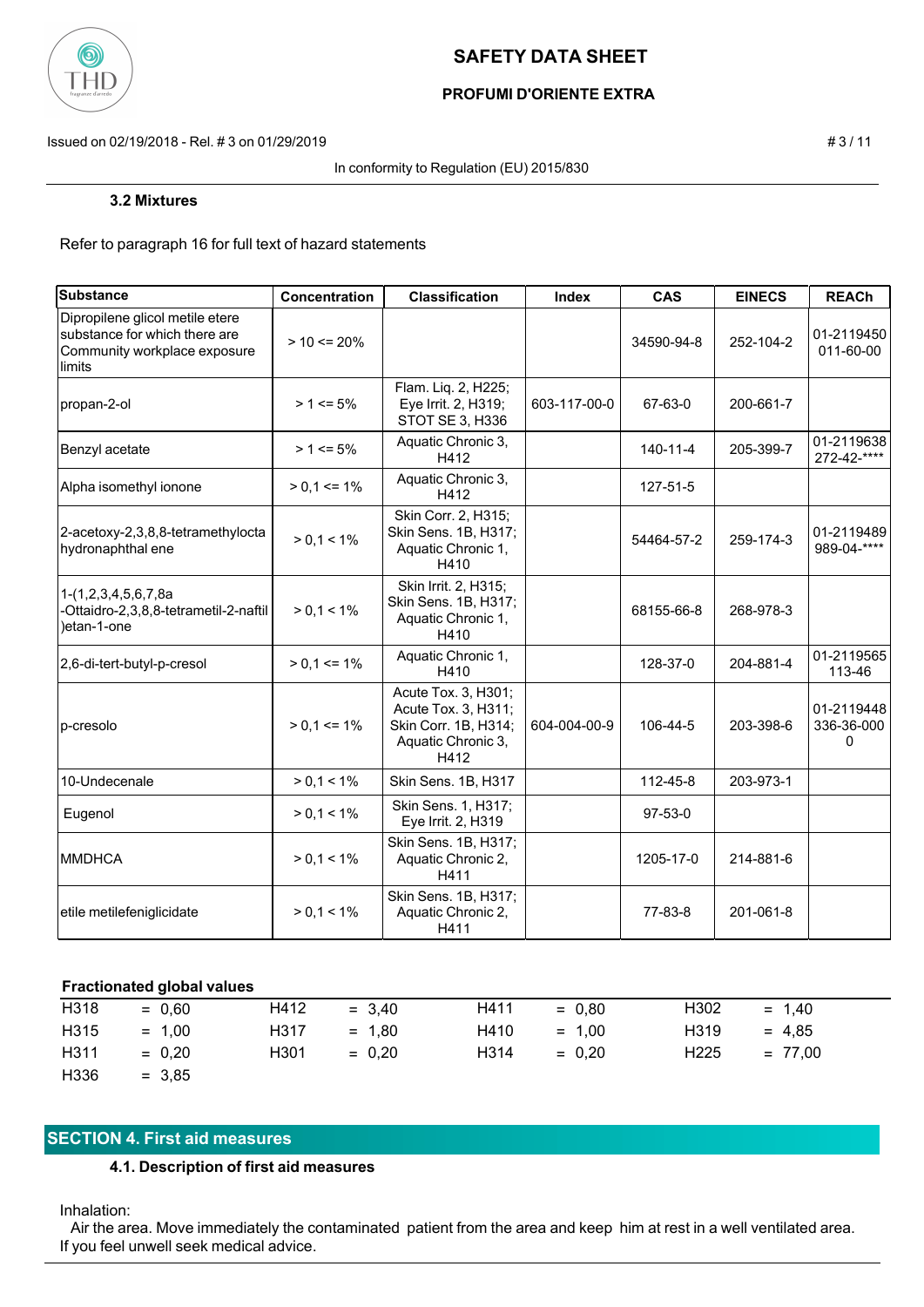

# **PROFUMI D'ORIENTE EXTRA**

Issued on 02/19/2018 - Rel. # 3 on 01/29/2019 # 4 / 11

In conformity to Regulation (EU) 2015/830

Direct contact with skin (of the pure product).: Wash thoroughly with soap and running water.

Direct contact with eyes (of the pure product).: Wash immediately and thorougly with running water for at least 10 minutes.

Ingestion:

Not hazardous. It's possible to give activated charcoal in water or liquid paraffin medicine

## **4.2. Most important symptoms and effects, both acute and delayed**

No data available.

## **4.3. Indication of any immediate medical attention and special treatment needed**

If medical advice is needed, have product container or label at hand.

## **SECTION 5. Firefighting measures**

#### **5.1. Extinguishing media**

Advised extinguishing agents: CO2 or dry powder extinguisher

Extinguishing means to avoid:

Water jets. Use water jets only to cool the surfaces of the containers exposed to fire.

## **5.2. Special hazards arising from the substance or mixture**

No data available.

## **5.3. Advice for firefighters**

 Use protection for the breathing apparatus Safety helmet and full protective suit. The spray water can be used to protect the people involved in the extinction You may also use selfrespirator, especially when working in confined and poorly ventilated area and if you use halogenated extinguishers (Halon 1211 fluobrene, Solkan 123, NAF, etc...) Keep containers cool with water spray

## **SECTION 6. Accidental release measures**

## **6.1. Personal precautions, protective equipment and emergency procedures**

6.1.1 For non-emergency personnel: Leave the area surrounding the spill or release. Do not smoke Wear gloves and protective clothing

6.1.2 For emergency responders: Wear gloves and protective clothing. Eliminate all unguarded flames and possible sources of ignition. No smoking. Provision of sufficient ventilation.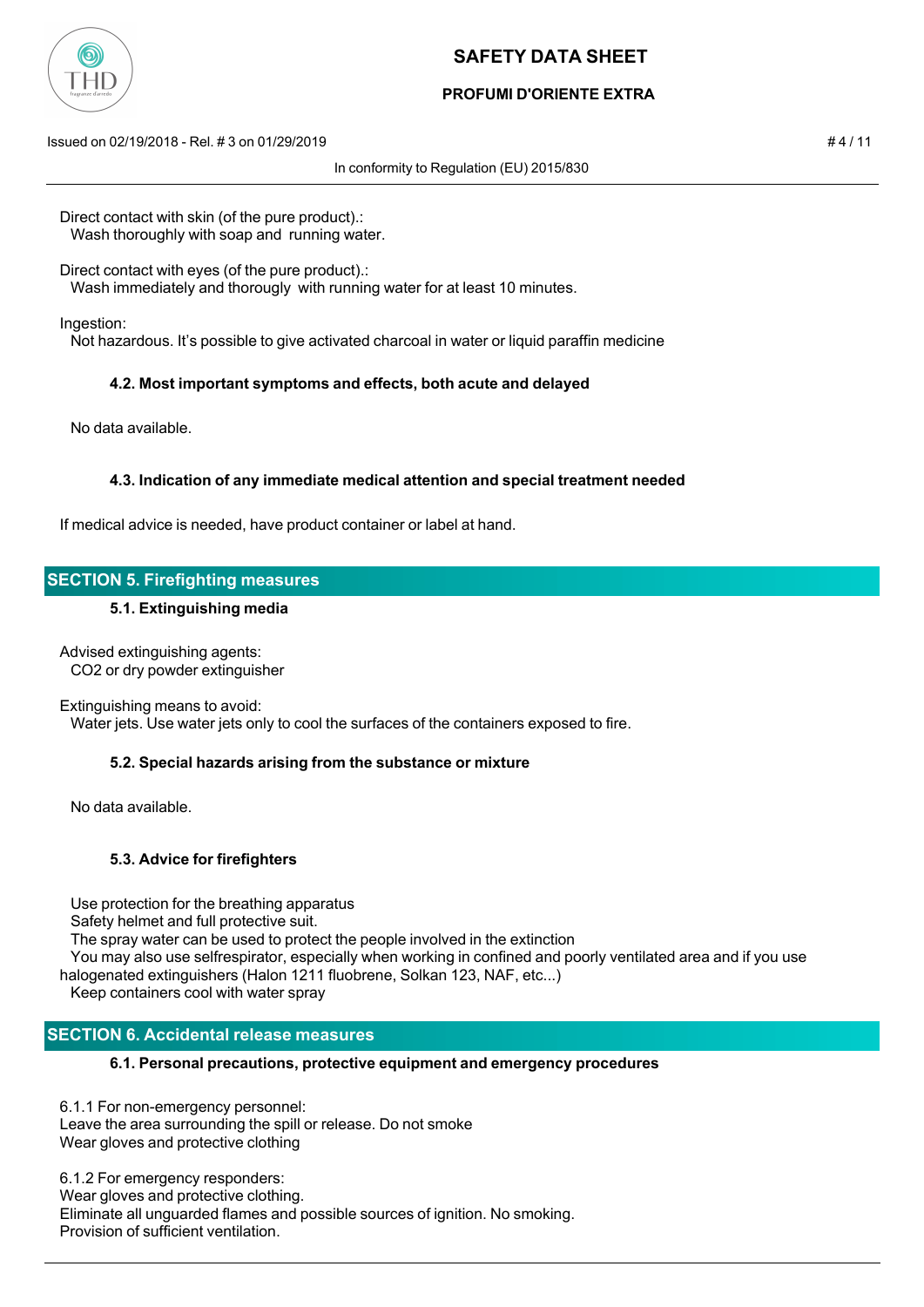

# **PROFUMI D'ORIENTE EXTRA**

Issued on 02/19/2018 - Rel. # 3 on 01/29/2019 # 5 / 11

In conformity to Regulation (EU) 2015/830

Evacuate the danger area and, in case, consult an expert.

## **6.2. Environmental precautions**

Contain spill with earth or sand.

 If the product has entered a watercourse in sewers or has contaminated soil or vegetation, notify it to the authorities. Discharge the remains in compliance with the regulations

## **6.3. Methods and material for containment and cleaning up**

 6.3.1 For containment: Recover the product for reuse, if possible, or for removal. Possibly absorb it with inert material. Prevent it from entering the sewer system.

 6.3.2 For cleaning up: After wiping up, wash with water the area and materials involved

 6.3.3 Other information: Nothing in particular.

## **6.4. Reference to other sections**

Refer to paragraphs 8 and 13 for more information

# **SECTION 7. Handling and storage**

## **7.1. Precautions for safe handling**

 Avoid contact and inhalation of vapors Do not smoke at work At work do not eat or drink. Wear protective gloves/protective clothing/eye protection/face protection. See also paragraph 8 below.

## **7.2. Conditions for safe storage, including any incompatibilities**

 Keep in original container closed tightly. Do not store in open or unlabeled containers. Keep containers upright and safe by avoiding the possibility of falls or collisions. Store in a cool place, away from sources of heat and `direct exposure of sunlight. Keep containers tightly closed. Always store in well ventilated areas. Never close the container tightly, leave a chance to vent Keep away from open flames, sparks and heat sources. Avoid direct sunlight exposure.

## **7.3. Specific end use(s)**

Private households.: Handle with care. Store in a ventilated place away from heat sources. Keep container tightly closed.

## **SECTION 8. Exposure controls/personal protection**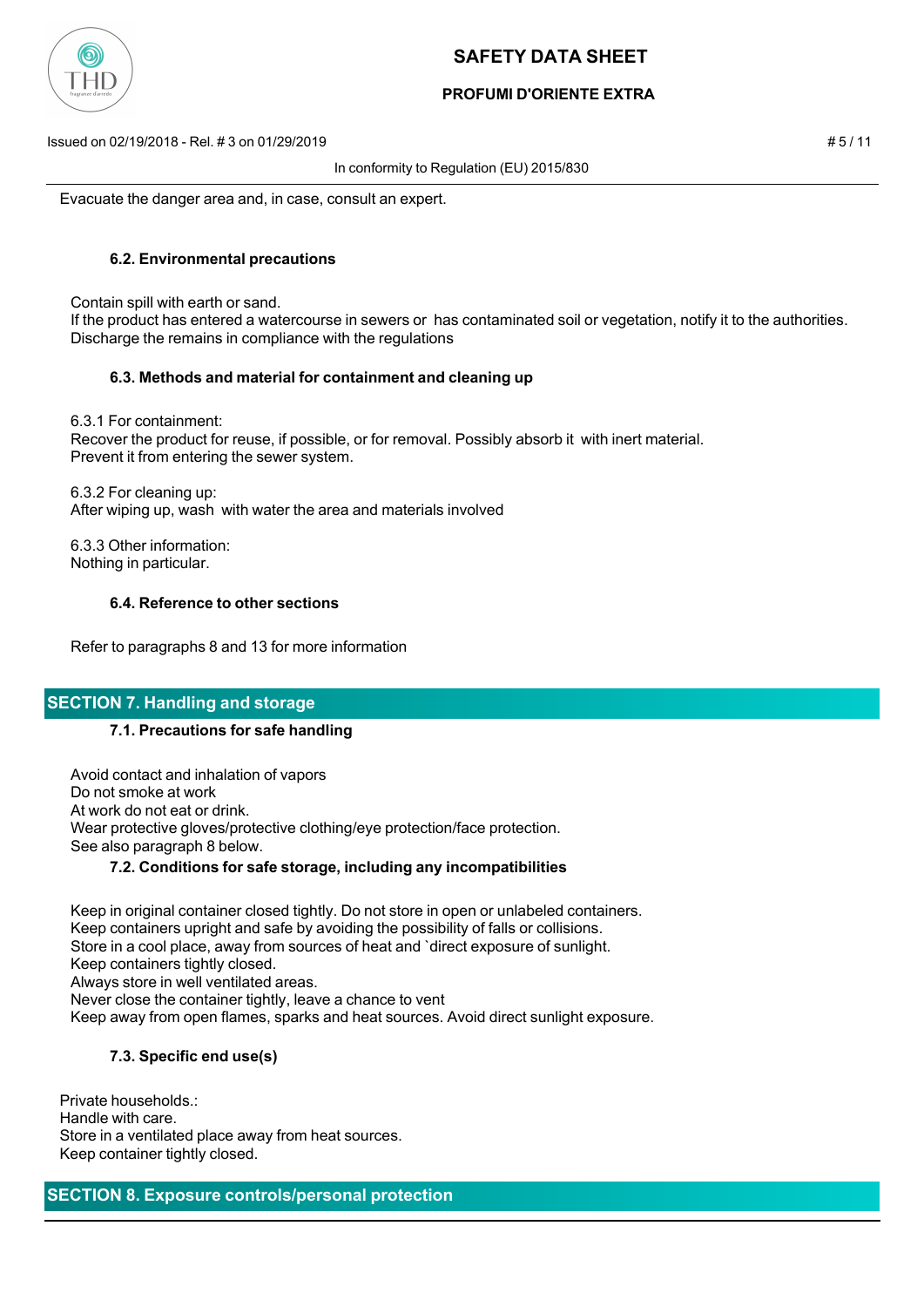

# **PROFUMI D'ORIENTE EXTRA**

Issued on 02/19/2018 - Rel. # 3 on 01/29/2019 **# 6 / 11**  $\neq 6$  / 11

In conformity to Regulation (EU) 2015/830

#### **8.1. Control parameters**

Dipropilene glicol metile etere \*\*\*\* Not translated \*\*\*\*

propan-2-ol:

TLV: TWA 200 ppm 400 ppm as STEL A4 (not classifiable as a human carcinogen); (ACGIH 2004). MAK: 200 ppm 500 mg/m peak limitation Category: II (2); Risk group for pregnancy: C; (DFG 2004).

#### **8.2. Exposure controls**

Appropriate engineering controls: Private households.: No specific control required.

Individual protection measures:

 (a) Eye / face protection Not needed for normal use.

(b) Skin protection

 (i) Hand protection Not needed for normal use.

 (ii) Other Wear normal work clothing.

 (c) Respiratory protection Not needed for normal use.

 (d) Thermal hazards No hazard to report

Environmental exposure controls:

Use according to good working practices to avoid pollution into the environment.

# **SECTION 9. Physical and chemical properties**

**9.1. Information on basic physical and chemical properties**

| Physical and chemical properties        | Value          | Determination method |
|-----------------------------------------|----------------|----------------------|
| Appearance                              | Liquid, clear. |                      |
| Odour                                   | Charateristic  |                      |
| Odour threshold                         | not determined |                      |
| <b>lpH</b>                              |                | IEPA 150.1 1982      |
| Melting point/freezing point            | not determined |                      |
| Initial boiling point and boiling range | l86°C          | Phisical             |
| Flash point                             | $14^{\circ}$ C | ASTM D 93 (2006)     |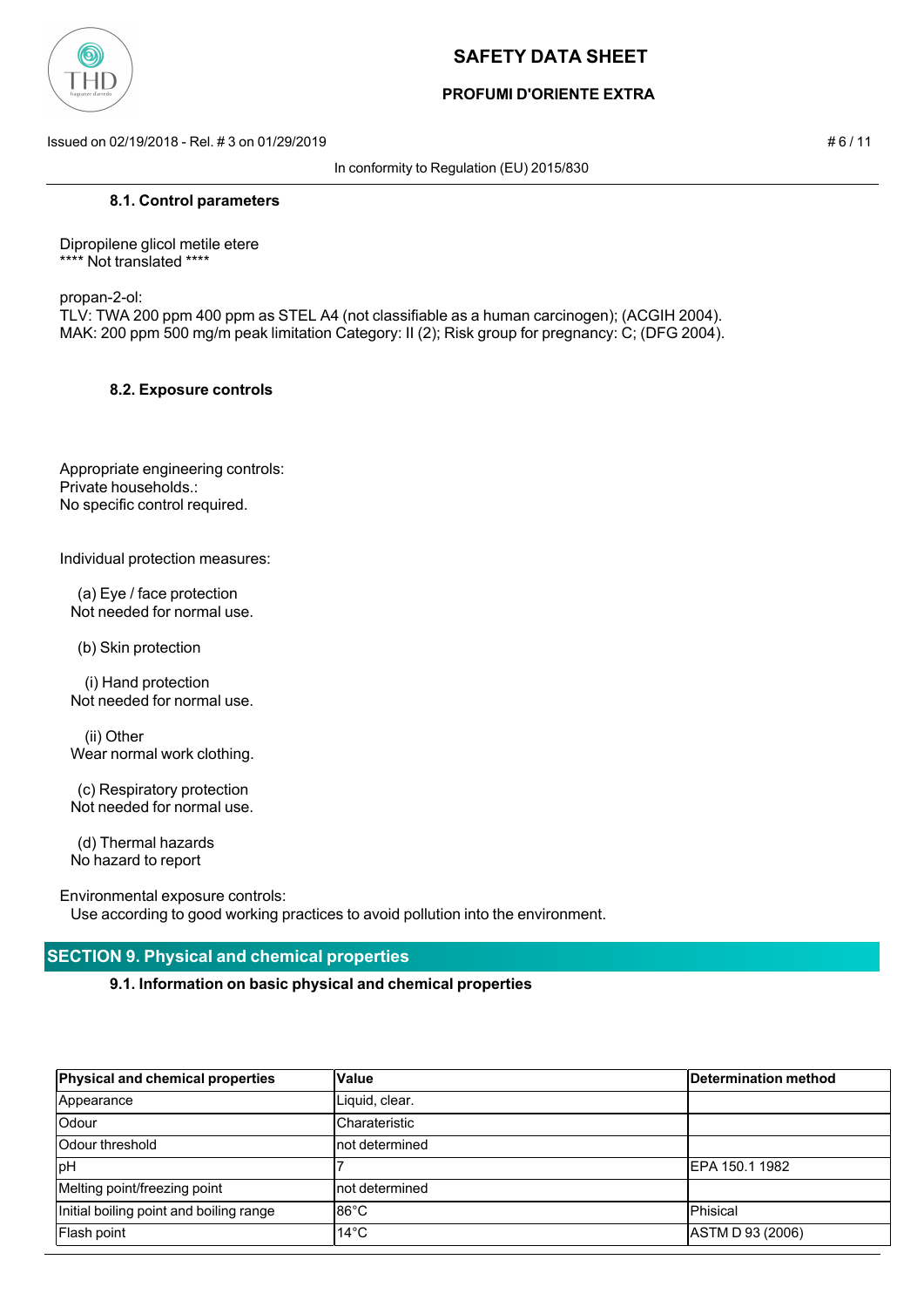

# **PROFUMI D'ORIENTE EXTRA**

Issued on 02/19/2018 - Rel. # 3 on 01/29/2019 # 7 / 11

#### In conformity to Regulation (EU) 2015/830

| Physical and chemical properties             | Value                                   | Determination method |
|----------------------------------------------|-----------------------------------------|----------------------|
| Evaporation rate                             | not determined                          |                      |
| Flammability (solid, gas)                    | not determined                          |                      |
| Upper/lower flammability or explosive limits | not determined                          |                      |
| Vapour pressure                              | not determined                          |                      |
| Vapour density                               | not determined                          |                      |
| Relative density                             | $0,819$ kg/l                            | ASTM D1298-12b(2017) |
| Solubility(ies)                              | not determined                          |                      |
| <b>Water solubility</b>                      | not determined                          |                      |
| Partition coefficient: n-octanol/water       | not determined                          |                      |
| Auto-ignition temperature                    | not determined                          |                      |
| Decomposition temperature                    | not determined                          |                      |
| Viscosity                                    | Cinematica: 7,4 mm2/s Dinamica: 6,06 cP | <b>ASTM D445-18</b>  |
| Explosive properties                         | not determined                          |                      |
| Oxidising properties                         | not determined                          |                      |

#### **9.2. Other information**

No data available.

## **SECTION 10. Stability and reactivity**

## **10.1. Reactivity**

No reactivity hazards

#### **10.2. Chemical stability**

No hazardous reaction when handled and stored according to provisions.

#### **10.3. Possibility of hazardous reactions**

There are no hazardous reactions

#### **10.4. Conditions to avoid**

 Avoid contact with combustible materials. The product could catch fire. heat, open flames, sparks or hot surfaces.

## **10.5. Incompatible materials**

Nothing in particular.

## **10.6. Hazardous decomposition products**

Does not decompose when used for intended uses.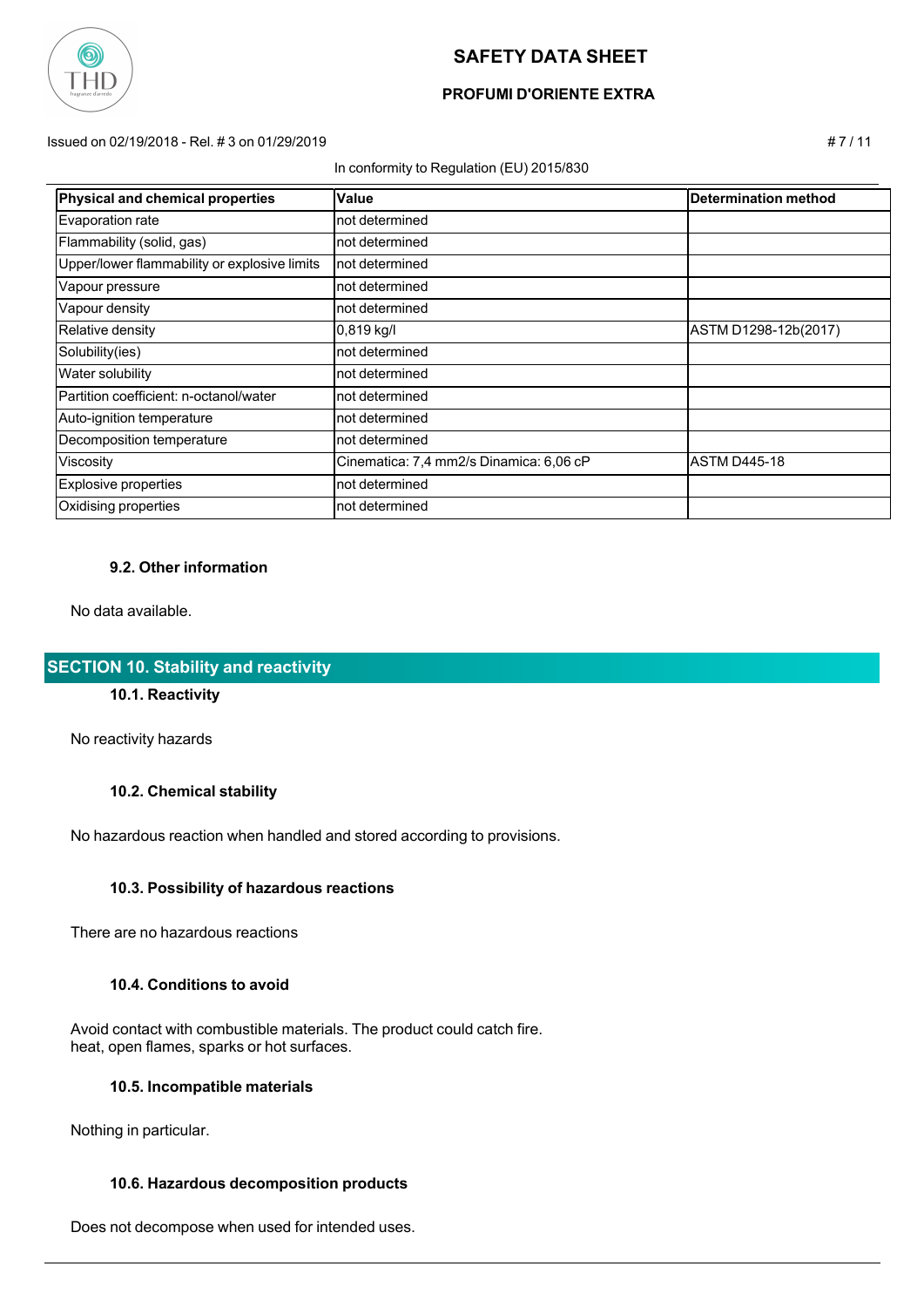

## **PROFUMI D'ORIENTE EXTRA**

Issued on 02/19/2018 - Rel. # 3 on 01/29/2019 # 8 / 11

In conformity to Regulation (EU) 2015/830

## **SECTION 11. Toxicological information**

## **11.1. Information on toxicological effects**

ATE(mix) oral = 20.833,3 mg/kg

ATE(mix) dermal = 150.000,0 mg/kg

ATE(mix) inhal =  $\infty$ 

(a) acute toxicity: based on available data, the classification criteria are not met

(b) skin corrosion/irritationbased on available data, the classification criteria are not met

(c) serious eye damage/irritation: based on available data, the classification criteria are not met

(d) respiratory or skin sensitization: based on available data, the classification criteria are not met

(e) germ cell mutagenicity: based on available data, the classification criteria are not met

(f) carcinogenicity: based on available data, the classification criteria are not met

(g) reproductive toxicity: based on available data, the classification criteria are not met

 (h) specific target organ toxicity (STOT) single exposure: based on available data, the classification criteria are not met

 (i) specific target organ toxicity (STOT) repeated exposurebased on available data, the classification criteria are not met

(j) aspiration hazard: based on available data, the classification criteria are not met

Related to contained substances:

propan-2-ol:

Routes of exposure: the substance can be absorbed into the body by inhalation of its vapour.

INHALATION RISK: A harmful contamination of air sar reached quite slowly due to evaporation of the substance at 20 C; However, for spraying or scattering, much more quickly.

Effects of short-term exposure: the substance is irritating to eyes and respiratory tract pu substance determining effects on the central nervous system, causing depression. Exposure far above the OEL pu lead to unconsciousness. Effects of long-term or repeated: liquid degreasing characteristics.

Acute hazards/symptoms INHALATION cough. Vertigo. Drowsiness. Headache. Sore throat. See If Swallowed. SKIN dry skin.

EYE Redness.

SWALLOWED, abdominal pain. Respiratory difficulties. Nausea. A State of unconsciousness. Vomiting. (Further see inhalation).

N O T E The use of alcoholic beverages enhances the harmful effect. LD50 (rat) Oral (mg/kg body weight) = 2100 LD50 Dermal (rat or rabbit) (mg/kg body weight) = 2100

# **SECTION 12. Ecological information**

## **12.1. Toxicity**

The product is dangerous for the environment as it is toxic for aquatic organisms following acute exposure.

Use according to good working practices to avoid pollution into the environment.

## **12.2. Persistence and degradability**

No data available.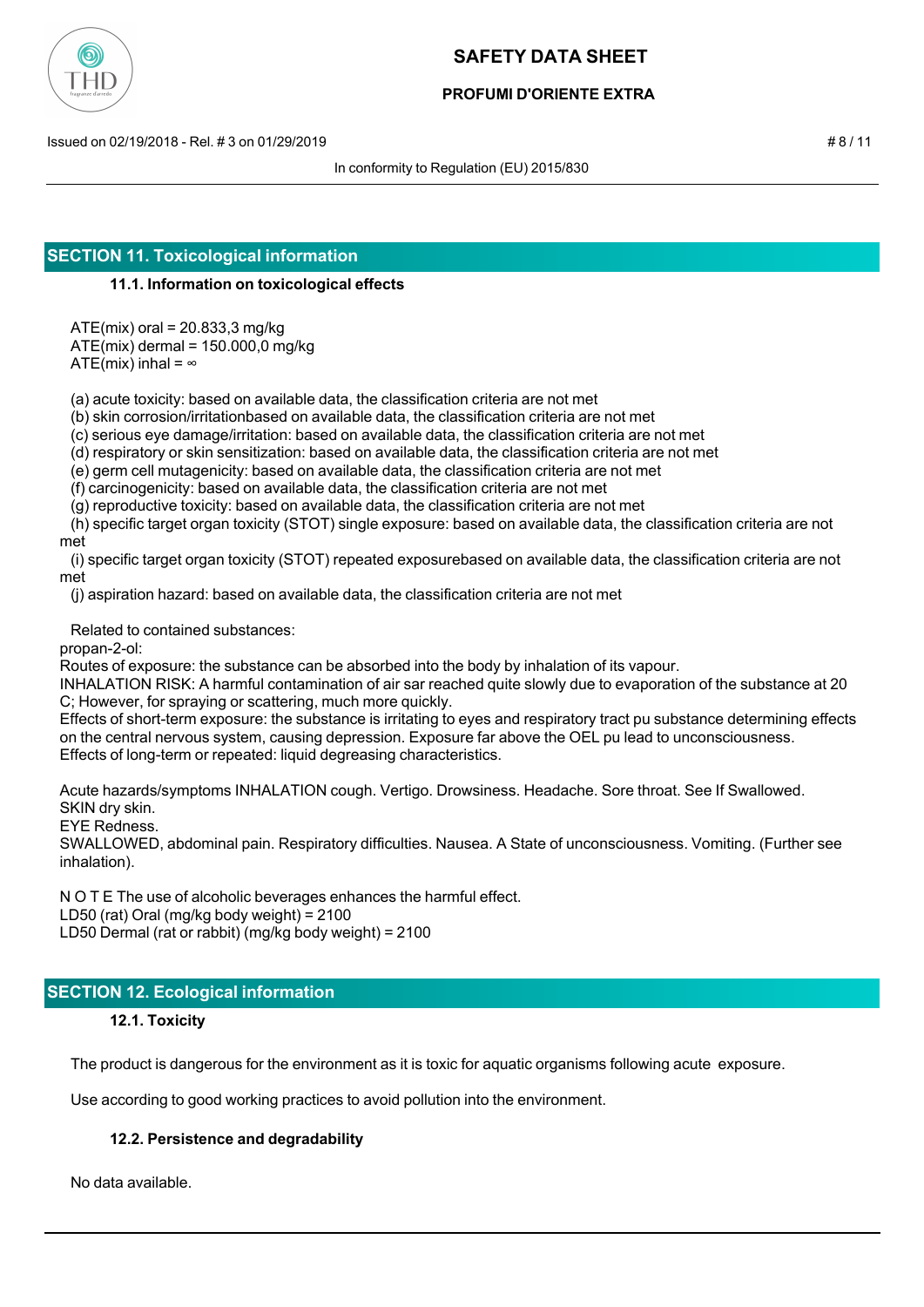

# **PROFUMI D'ORIENTE EXTRA**

Issued on 02/19/2018 - Rel. # 3 on 01/29/2019 **# 9 / 11**  $\neq$  9 / 11

In conformity to Regulation (EU) 2015/830

#### **12.3. Bioaccumulative potential**

No data available.

#### **12.4. Mobility in soil**

 Related to contained substances: propan-2-ol: The pi product water and light fully miscible in 20 C. Is lost by evaporation within one day. Large volumes can penetrate into the soil and contaminate groundwater.

## **12.5. Results of PBT and vPvB assessment**

The substance / mixture NOT contains substances PBT/vPvB according to Regulation (EC) No 1907/2006, Annex XIII

#### **12.6. Other adverse effects**

No adverse effects

## **SECTION 13. Disposal considerations**

## **13.1. Waste treatment methods**

 Do not reuse empty containers. Dispose of them in accordance with the regulations in force. Any remaining product should be disposed of according to applicable regulations by addressing to authorized companies. Recover if possible. Send to authorized discharge plants or for incineration under controlled conditions. Operate according to local and National rules in force

## **SECTION 14. Transport information**

#### **14.1. UN number**

ADR/RID/IMDG/ICAO-IATA: 1266

ADR exemption because compliance with the following characteristics: Combination packagings: per inner packaging 5 L per package 30 Kg Inner packagings placed in skrink-wrapped or stretch-wrapped trays: per inner packaging 5 L per package 20 Kg

## **14.2. UN proper shipping name**

ADR/RID/IMDG: PRODOTTI PER PROFUMERIA contenenti solventi infiammabili ADR/RID/IMDG: PERFUMERY PRODUCTS with flammable solvents ICAO-IATA: PERFUMERY PRODUCTS with flammable solvents

## **14.3. Transport hazard class(es)**

ADR/RID/IMDG/ICAO-IATA: Class : 3 ADR/RID/IMDG/ICAO-IATA: Label : Limited quantities ADR: Tunnel restriction code : D/E ADR/RID/IMDG/ICAO-IATA: Limited quantities : 5 L

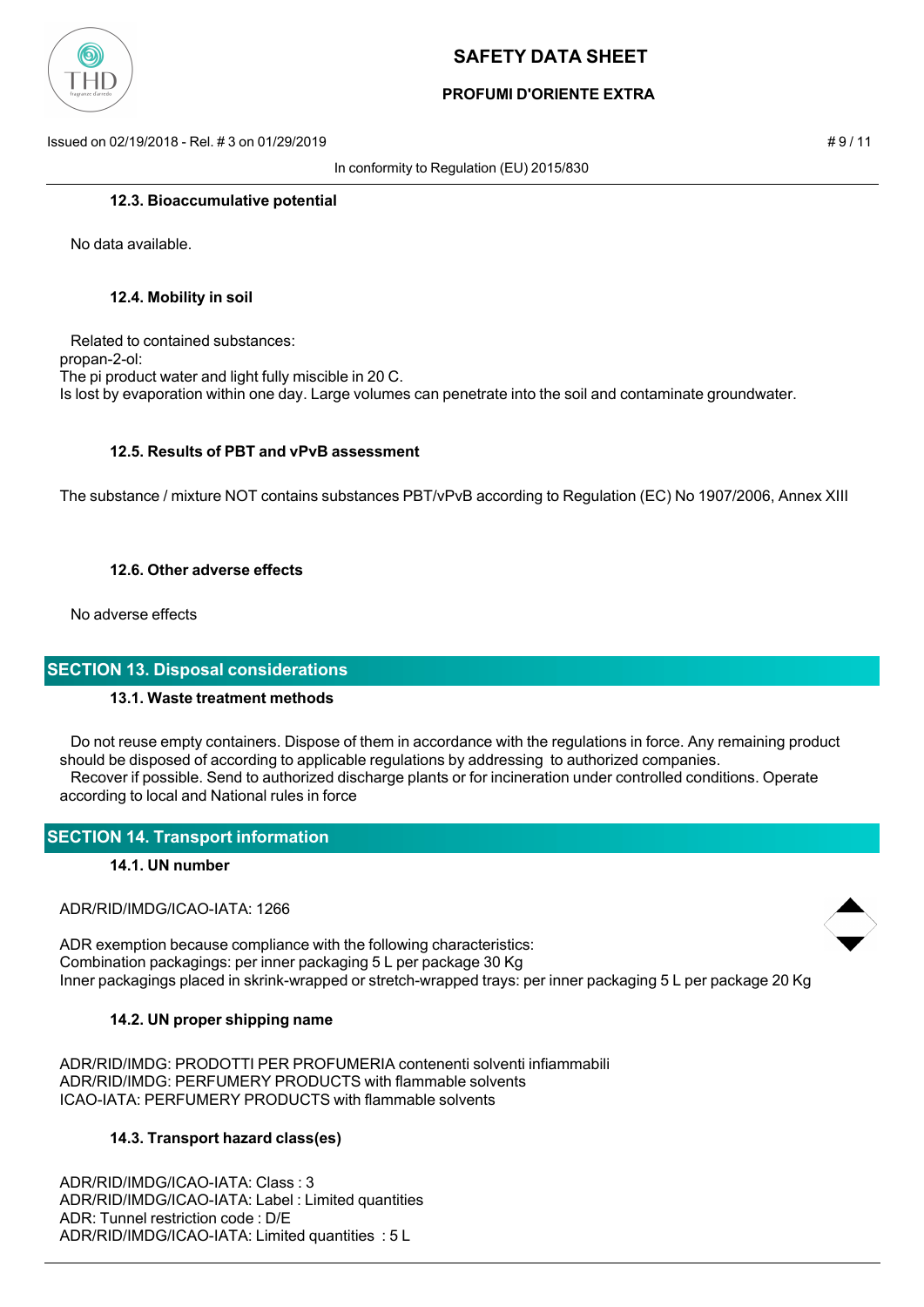

# **PROFUMI D'ORIENTE EXTRA**

Issued on 02/19/2018 - Rel. # 3 on 01/29/2019 # 10 / 11

In conformity to Regulation (EU) 2015/830

IMDG - EmS : F-E, S-D

## **14.4. Packing group**

ADR/RID/IMDG/ICAO-IATA: III

## **14.5. Environmental hazards**

ADR/RID/ICAO-IATA: Product is not environmentally hazardous IMDG: Marine polluting agent : Not

## **14.6. Special precautions for user**

The transport must be carried out by authorised vehicles carrying dangerous goods in accordance with the requirements of the current edition of the agreement and the provisions A.D.R national regulations. The transport must be carried out in the original packaging and in packages that are made from materials resistant to the content and not likely to generate with this dangerous reactions. Employees to the loading and unloading of dangerous goods have received proper training on the risks presented by prepared and on possible procedures to be taken in the event of emergency situations

## **14.7. Transport in bulk according to Annex II of MARPOL73/78 and the IBC Code**

It is not intended to carry bulk

# **SECTION 15. Regulatory information**

## **15.1. Safety, health and environmental regulations/legislation specific for the substance or mixture**

Seveso category: P5c - FLAMMABLE LIQUIDS

REGULATION (EU) No 1357/2014 - waste: HP3 - Flammable

## **15.2. Chemical safety assessment**

No chemical safety assessment was carried out by the supplier

# **SECTION 16. Other information**

## **16.1. Other information**

Description of the hazard statements exposed to point 3

- H225 = Highly flammable liquid and vapour.
- H319 = Causes serious eye irritation.
- H336 = May cause drowsiness or dizziness.
- H412 = Harmful to aquatic life with long lasting effects.
- H315 = Causes skin irritation.
- H317 = May cause an allergic skin reaction.
- H410 = Very toxic to aquatic life with long lasting effects.
- H301 = Toxic if swallowed.
- H311 = Toxic in contact with skin.